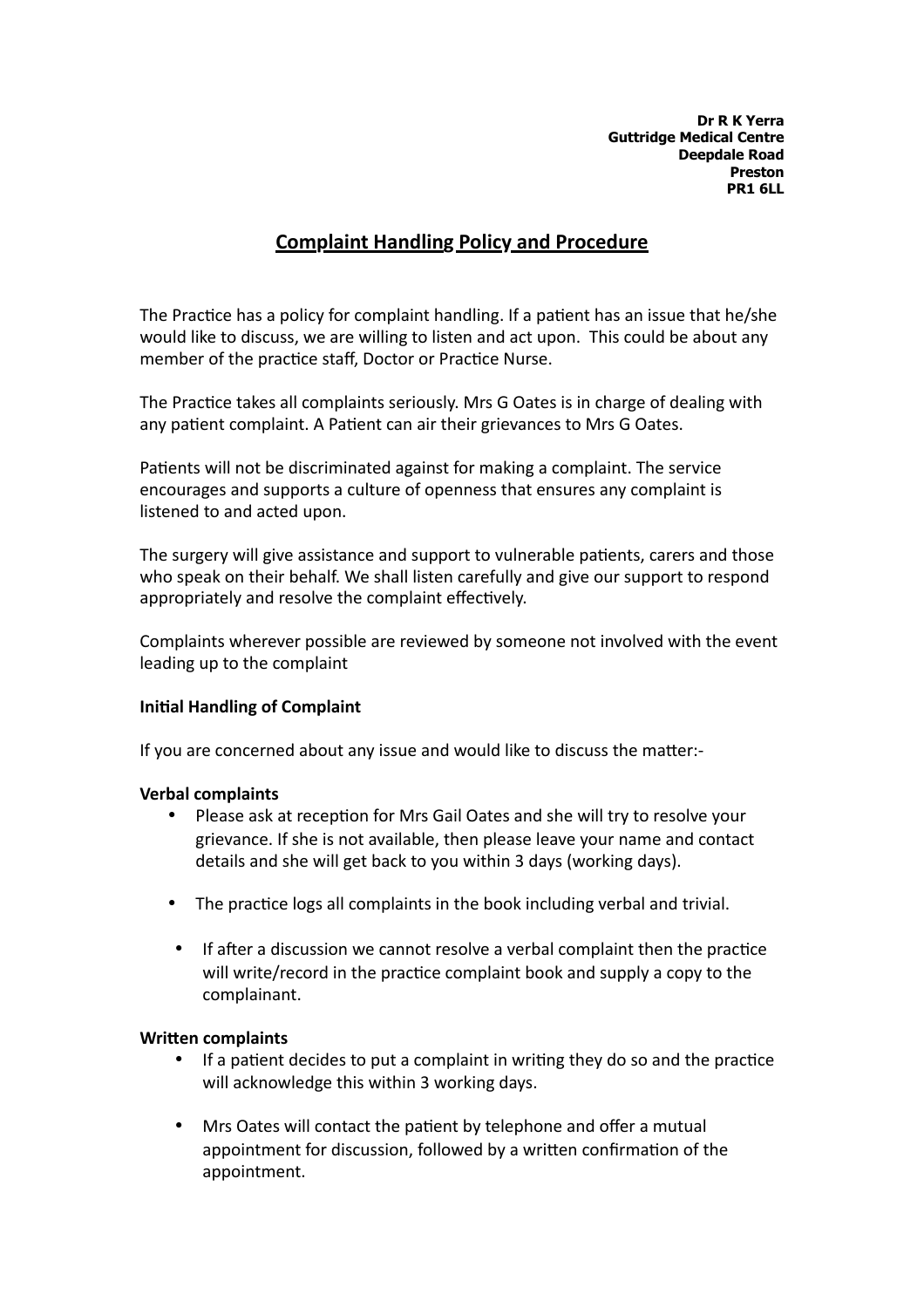- The complaint manager will listen and try to resolve the grievance at the meeting where ever possible.
- After the meeting, contents of the discussion will be written and a copy given to the patient.
- If the matter is not resolved at the 1 meeting and needs further investigation then a 2<sup>nd</sup> meeting will be offered and arranged with the patient agreement.
- If a patient is not satisfied with the outcome and wishes to take the complaint further (outside of practice) then the practice will provide them with the relevant information. The practice will keep a written record of the complaint.

# **Investigating the complaint**

The complaint will be investigated and any member of staff implicated spoken to.

The practice will invite the complaint to a meeting within 10 working days. If there is a member of staff involved they will if appropriate and with prior consent from the complaint be asked to attend

# **Recording Complaints and investigations**

A record will be kept of each complaint received.

Notes of discussions and decisions made at the time of the complaints meeting will be recorded.

The Practice hopes that most complaints can be resolved within the practice. We aim to provide the best Service for our Patients. However, If you are still not satisfied and wish to continue with your complaint then you can do this by contacting a adviser by email: [England.contactus@nhs.net](%22mailto:)

By Tel:  $03003112233$  (Mon to Fri 8am – 6pm, excluding bank hols)

By Post: NHS England, PO Box 16738, Reddich, B97 9PT

Primary Care (GP, Dental, Pharmacy, Optical) complaints, concerns and enquiries will now be handled centrally at the above.

#### **NHS** ombudsman

Parliamentary and Health Service Ombudsman Millbank Tower